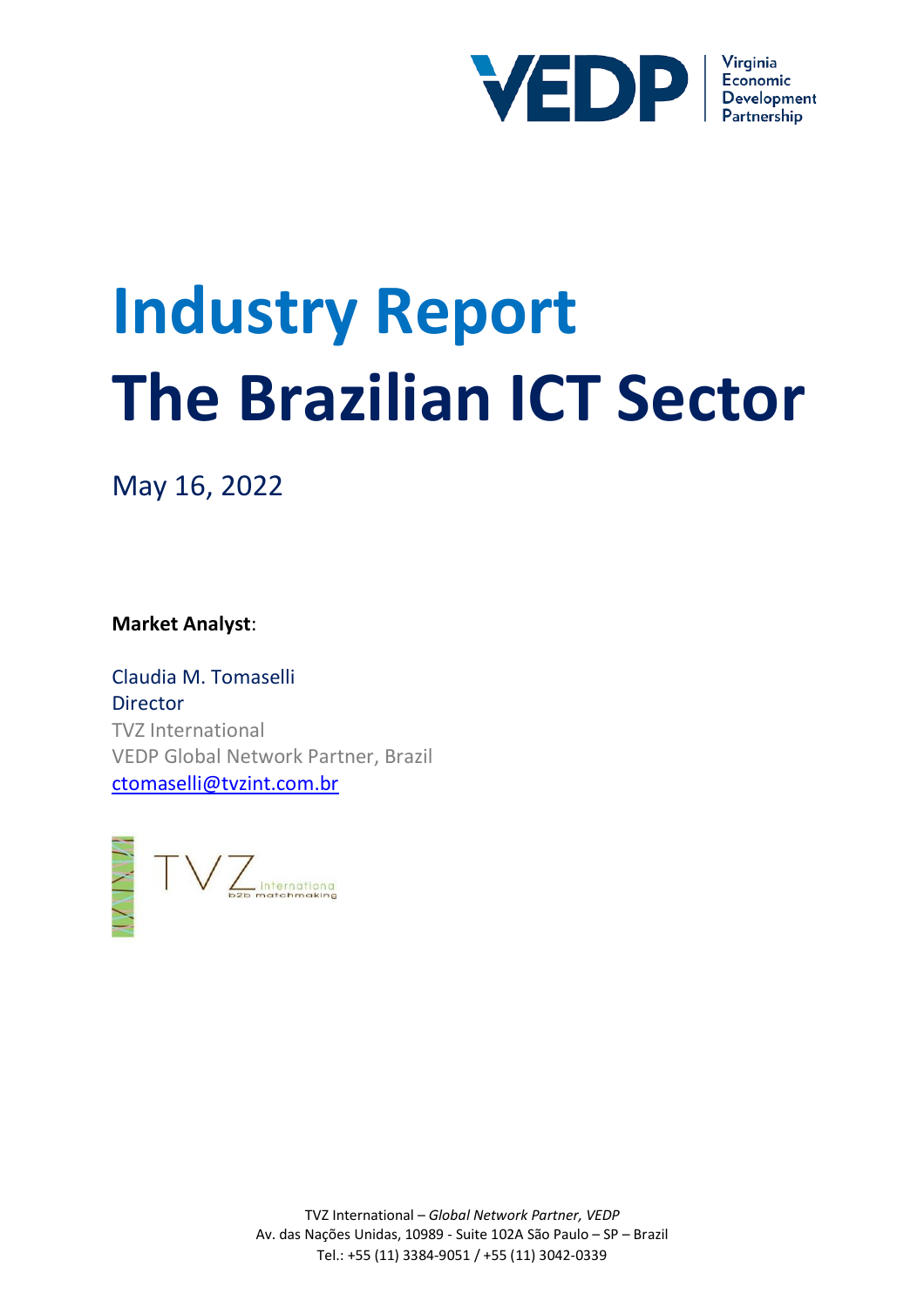# **CONTENTS**

The Brazilian ITC Sector Overview

| 3              |
|----------------|
| 3              |
| 4              |
| 6              |
| $\overline{7}$ |
| 8              |
| 8              |
| 9              |
| 12             |
| 13             |
| 14             |
|                |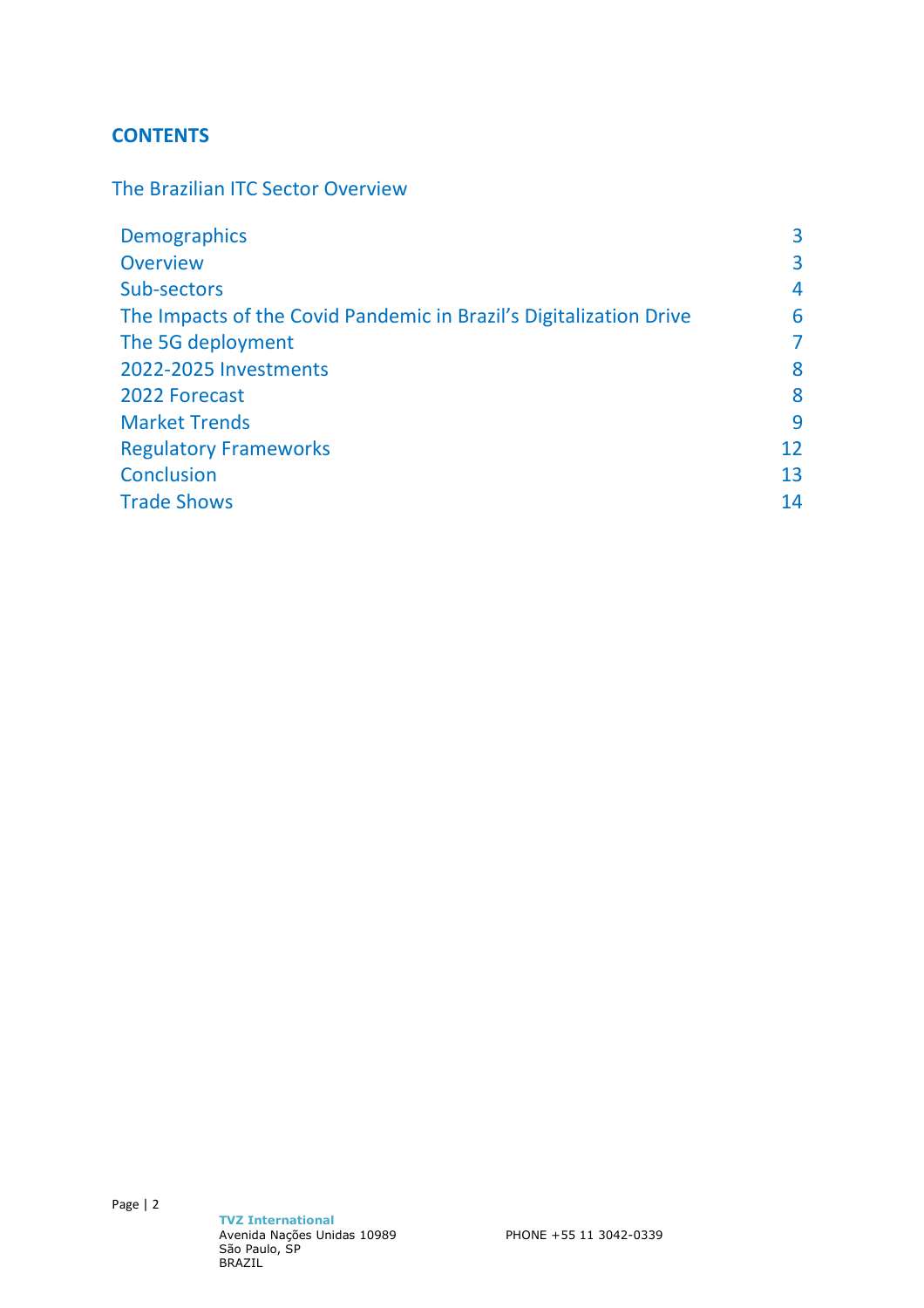# **The Brazilian ICT Overview**

# **Demographics**

Brazil has a landmass of approximately 8.5 million square km, just slightly smaller than the USA. Its coastline extends about 7,500km along the Atlantic Ocean, making it a desirable location for landing numerous high-capacity, undersea, fiber-optic telecommunications cables.

The country borders all other South American countries except Ecuador and Chile. Most of the Pantanal, the world's largest tropical wetland, covers the country's west-central portion. Both land scape and weather patterns are considerations for siting ICT infrastructure and for their maintenance in some areas of Brazil.

A large majority of Brazil's 214 million people reside along the Atlantic coast or relatively nearby inland. Over 87% of Brazil's population is urban, primarily residing in the southeast among the country's three largest cities, São Paulo, Brasilia, and Rio de Janeiro. With its sizeable base of ICT consumers, Brazil is the only South American nation in which Portuguese is the official and most widely spoken language.

# **Overview**

According to the Brazilian Association of Information and Communication Technology and Digital Technologies Companies (BRASSCOM) [Sectoral Report,](https://brasscom.org.br/pdfs/relatorio-setorial-de-tic/) launched in March 2022, Brazil's ICT Macro sector grew 18.3% in 2021 generating approximately R\$ 600 billion (US\$ 111 billion) in revenues in 2021. As a proportion of GDP it reached 6.9% that year. In addition, the sector generated 1.9 million jobs.

Although Brazil produces relatively few ICT goods, its services sector is reasonably well developed. As measured by telephone, internet, and fixed broadband access, Brazil's existing ICT sector meets or exceeds world levels, except per capita mobile telephone usage. Brazilians are already extensive social media consumers, and the country is a pioneer in m-commerce (commerce via mobile phone). Brazil is fifth and sixth in the world, respectively, in terms of total fixed broadband and mobile cellular subscriptions, though  $74<sup>th</sup>$  and  $90<sup>th</sup>$  on a population-adjusted basis.

The country has been recognized internationally for the quality of ICT solutions developed in several areas, such as financial services, energy, agriculture, manufacturing, and e-government.

The intensification of the use of ICT in critical segments, such as education, health, and small and medium-sized companies, is essential for the country to reach a new level of development. ICT, government, manufacturing, services, agriculture, and retail will be the industries most impacted by the deployment of 5G in Brazil.

Brazil's 5G spectrum auction was held in October 2021 and raised approximately US\$ 8.5 billion. Deployment of 5G in Brazil could have a US\$ 1.2 trillion economic impact and an increase in productivity of US\$ 3 trillion by 2035, according to a recent [study by Nokia and Omdia.](https://www.rcrwireless.com/20200828/5g/5g-could-have-economic-impact-brazil-2035-nokia) 

5G spectrum winners are expected to meet various buildout obligations, including providing:

- coverage to 26 capital cities and the federal district by July 2022
- coverage to all municipalities with >30,000 inhabitants by 2029
- 4G coverage to all towns with >600 inhabitants by 2028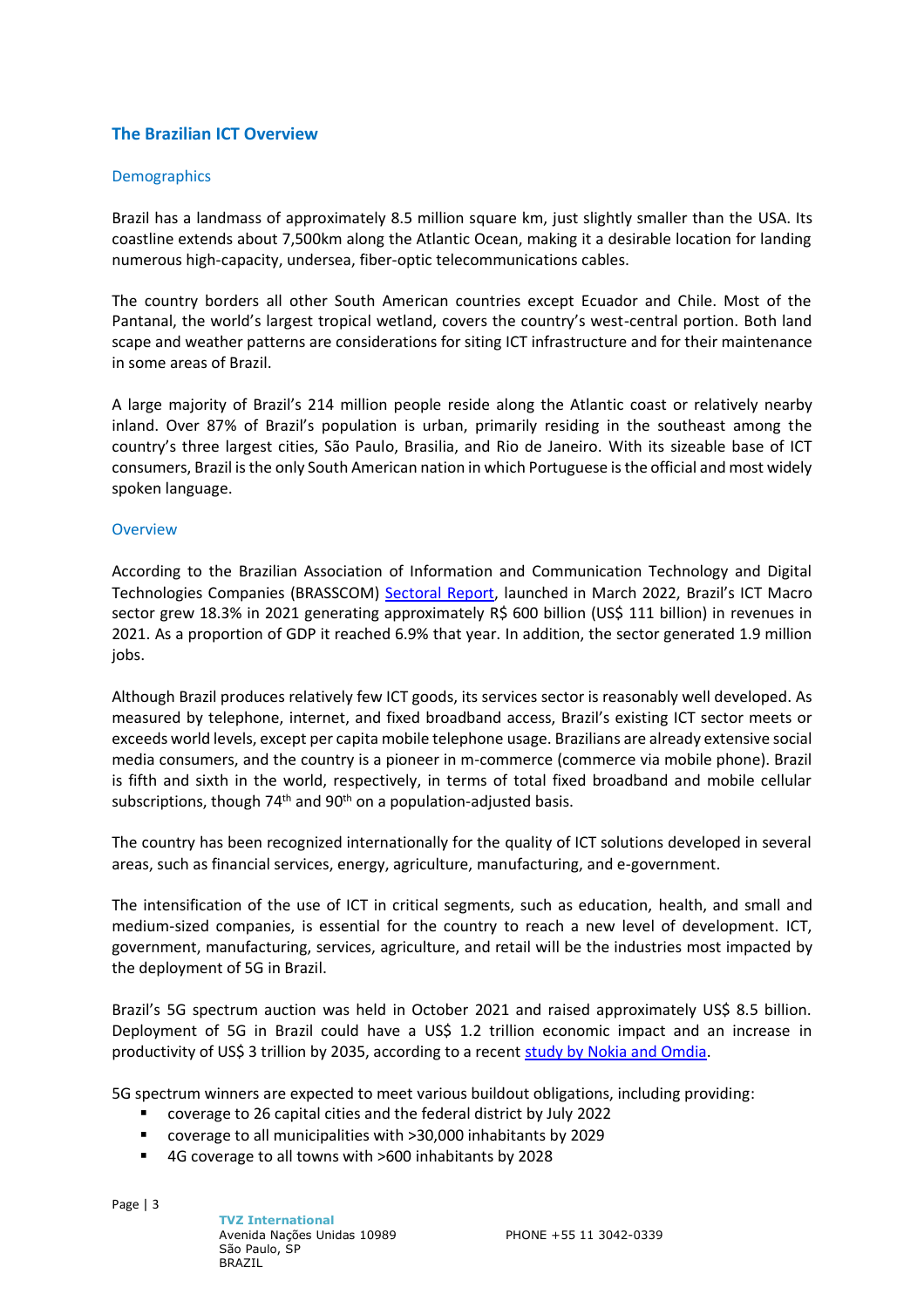- **E** deploying optical fiber network backbone or backhaul networks to municipalities with >20,000 inhabitants by 2025 and to municipalities with <20,000 inhabitants by 2026
- deploying optical fiber networks covering federal highways
- and deploy a private 5G secure network for exclusive use by the federal government.

#### Sub-sectors

[BRASSCOM's Sectoral Report](https://brasscom.org.br/pdfs/relatorio-setorial-de-tic/) is produced and compiled annually based on data from open sources and international consultancies divides the ICT macro sector into three subsectors:

- IT: software, services, cloud, and hardware, excluding consumer products
- IT In house: corporate digital technologies with other social focus
- Telecom: voice, mobile, data and implementation services.

Data compiled by BRASSCOM indicates that in 2021, the Brazilian IT segment grew by 36.4% and accounted for half of the Brazilian ICT macro sector's production, reaching R\$ 293 billion (US\$ 54.3 billion), surpassing the Telecom segment, which grew by 4.7% last year and reached R\$ 251.7 billion (US\$ 46.6 billion).

As shown in the Chart 1 below, the Corporate IT - which grew 6.4% last year - represents a small percentage of the Brazilian ICT macro sector and is estimated at US\$ 9.8billion. Note that the exchange rate used in the Brasscom study was US\$1 = R\$ 5,40 (2021).



# **Chart 1: ICT Macro sectors Production and Growth (BRL Billion)**

The domestic market represents the largest part of the revenue of the Brazilian ICT sector reaching R\$ 258.4bi or US\$ 47.86 bi in 2021 where:

- Hardware (Devices and Infrastructure) was responsible for R\$ 125.5 bi (US\$ 23.26 bi)
- Services including IT, BPO and state services accounted for R\$ 69.7 bi (US\$ 12.90 bi)
- Software (Traditional software) for R\$ 40.6 bi (US\$ 7.52)
- Cloud Software (SaaS) and Cloud Infrastructure (IaaS and PaaS) for R\$ 22.6 bi (US\$ 4.18)

In addition, the sale of hardware, software and services in the foreign market grew approximately 36% in the last year as presented on chart 2 below: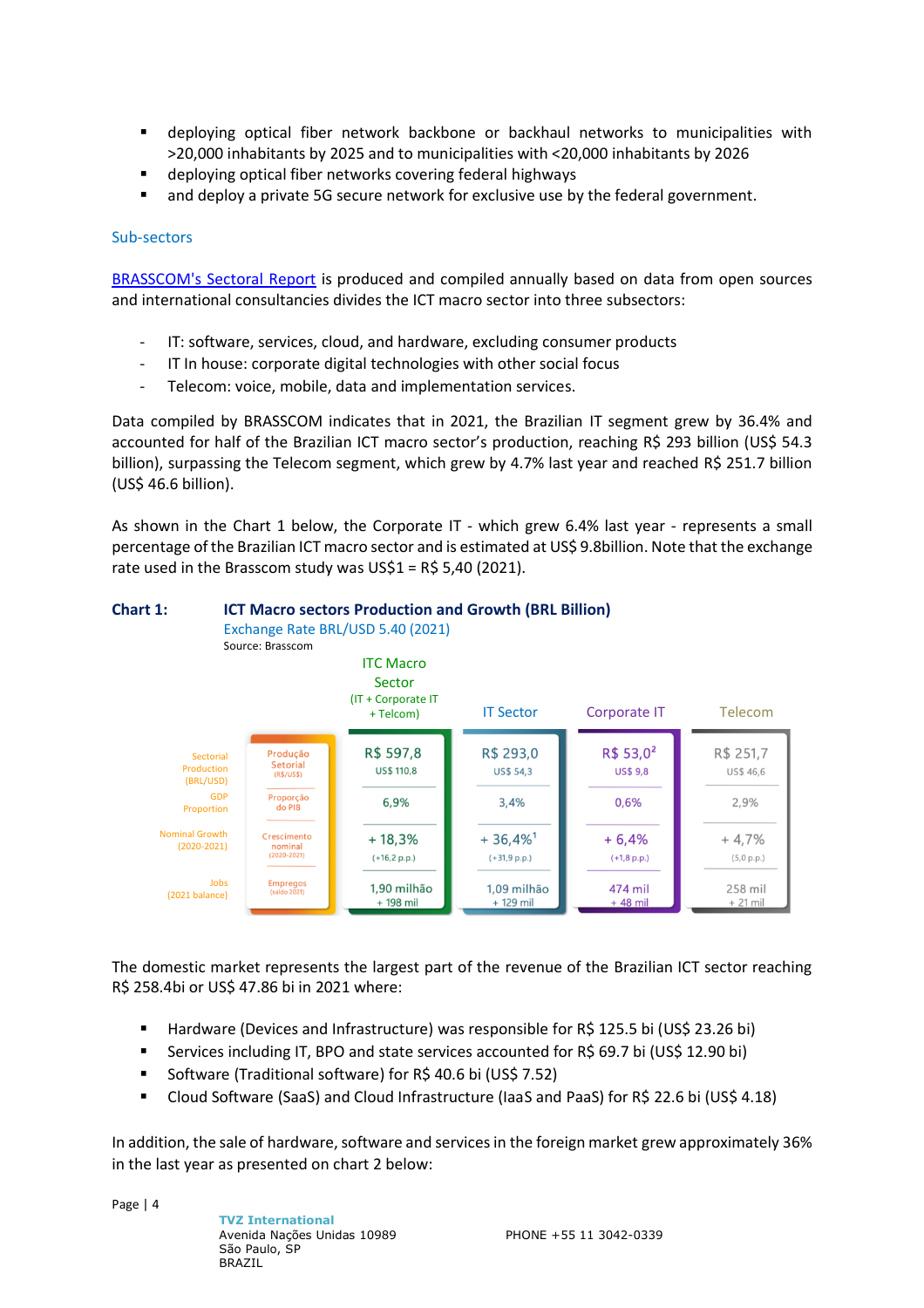

Devices account for 91% of the hardware market, while infrastructure comprises only 9%, representing R\$114.2bi (US\$ 21.16bi) and R\$11.2bi (US\$ 2.1bi) of the segment's revenue, respectively.

In the services segment, 41% or R\$ 28.4 billion (US\$ 5.26 bi) of production is turned to Business Process Outsourcing (BPO), while IT services is responsible for almost 48% of the sector or R\$ 33.1bi (US\$ 6.13 bi), and Government services for 12% of it with R\$ 8.2bi (US\$ 1.51bi).



# **Chart 3: Production Growth and Participation of the Domestic IT Sector in 2021 (BRL Billion)**

**TVZ International** Avenida Nações Unidas 10989 São Paulo, SP BRAZIL

PHONE +55 11 3042-0339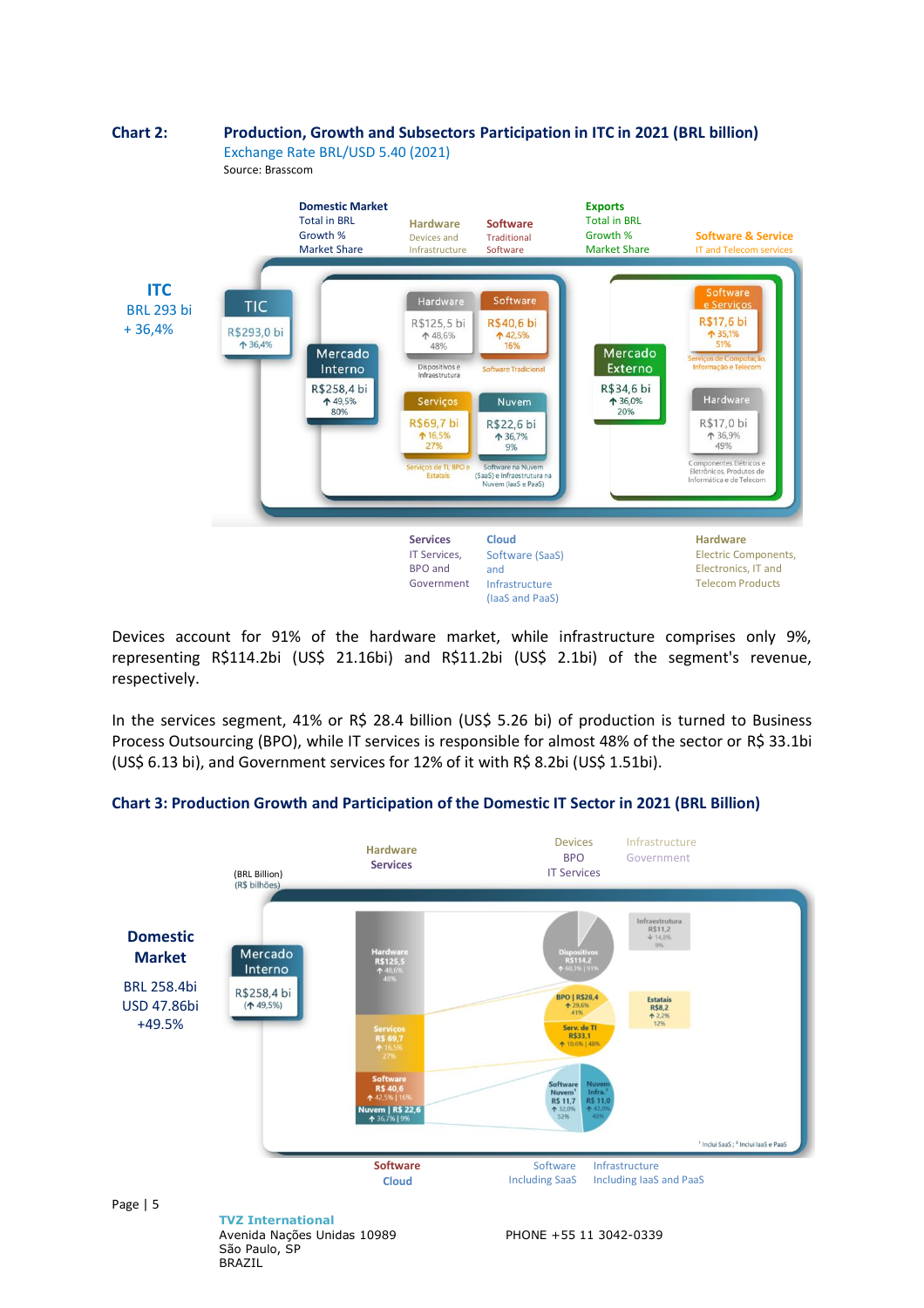As per the above, within the Cloud segment, Cloud Software (SaaS) is responsible for 52% of the revenues or R\$ 11.7 bi (US\$ 2.15 bi) while Cloud infrastructure (IaaS and PaaS) represents 48% or R\$ 11bi (US\$ 2.03 bi) of the segment's revenue.

#### The Impacts of the Covid Pandemic in Brazil's Digitalization Drive

The pandemic is serving as a driving force to digital transformation in Brazil. As per a report produced by ISG Provider Lens digital transformation by Brazilian companies has rapidly advanced from concept to execution in recent years, especially as enterprises have pivoted to cope with the effects of the coronavirus and harness the power of new technologies to gain competitive edge.

Under the changing conditions of the past year, contactless customer service solutions, virtual interactions between employees and partners and the use of AI to predict supply-chain disruptions were among the hottest topics for enterprises in Brazil, the report says.

The rapid growth of e-commerce during the pandemic made sales and logistics requirements increasingly complex. Companies sought service providers with expertise in process digitalization, automated data analysis, storage and distribution automation and delivery operations.

Environmental, social and governance (ESG) considerations have also emerged as an important focus for Brazilian firms. Many are working to improve their transparency, ethics, integrity and especially sustainability, driven in part by decisions by investment funds to prioritize ESG performance. Along the way, companies have been remodeling their approaches to raw materials, manufacturing, distribution, and recycling to create a circular supply chain.

New technologies have improved companies' design, production, sales, supply chain and human resources processes and enabled better customer experiences that have boosted the bottom line.

The transformation of business models and blurring sector boundaries are clearly visible in many areas. Digital start-ups, some valued at over USD 1 billion (unicorns), are threatening to disrupt consolidated markets like transport (e.g. Loggi, 99) or banking (e.g. Nubank, Creditas). Mercado Libre, an Argentinian online marketplace with major stakes in Brazil, recently reported that its payment service Mercado Pago Point in the country by far surpassed its merchant service business in terms of volume. MercadoCredito, the platform's credit branch, provides sellers with access to finance (MercadoLibre, 2020). The business-to-consumer (B2C) food delivery app iFood has recently increased the scope of products, offering food supplies and market analysis to restaurant owners (B2B) (Natanson, 2019). The Chinese e-commerce giant Alibaba, as Amazon's AWS, is now offering Alibaba Cloud services to business customers in Brazil (Bnamericas, 2019).

With its E-Digital Strategy, Brazil has developed an encompassing strategy for digital transformation, highlighting some of the core enablers of this transformation as well as providing thematic explorations into the digital transformation of both government and the economy. The strategy acknowledges the changing market environment and puts an emphasis on the emergence of a datadriven economy and new business models, including for agriculture, industry and services.

Nonetheless, digital transformation practices and strategies are still immature among micro and small businesses who play a fundamental role in Brazil's economic and social development as they account for more than 90% of companies, 30% of GDP and more than 50% of jobs in the country.

In general terms, according to the Brazilian Micro and Small Business Digitization Map, a survey conducted by Fundação Getulio Vargas (FGV) and the Brazilian Industrial Development Agency (ABDI):

Page | 6

**TVZ International** Avenida Nações Unidas 10989 São Paulo, SP BRAZIL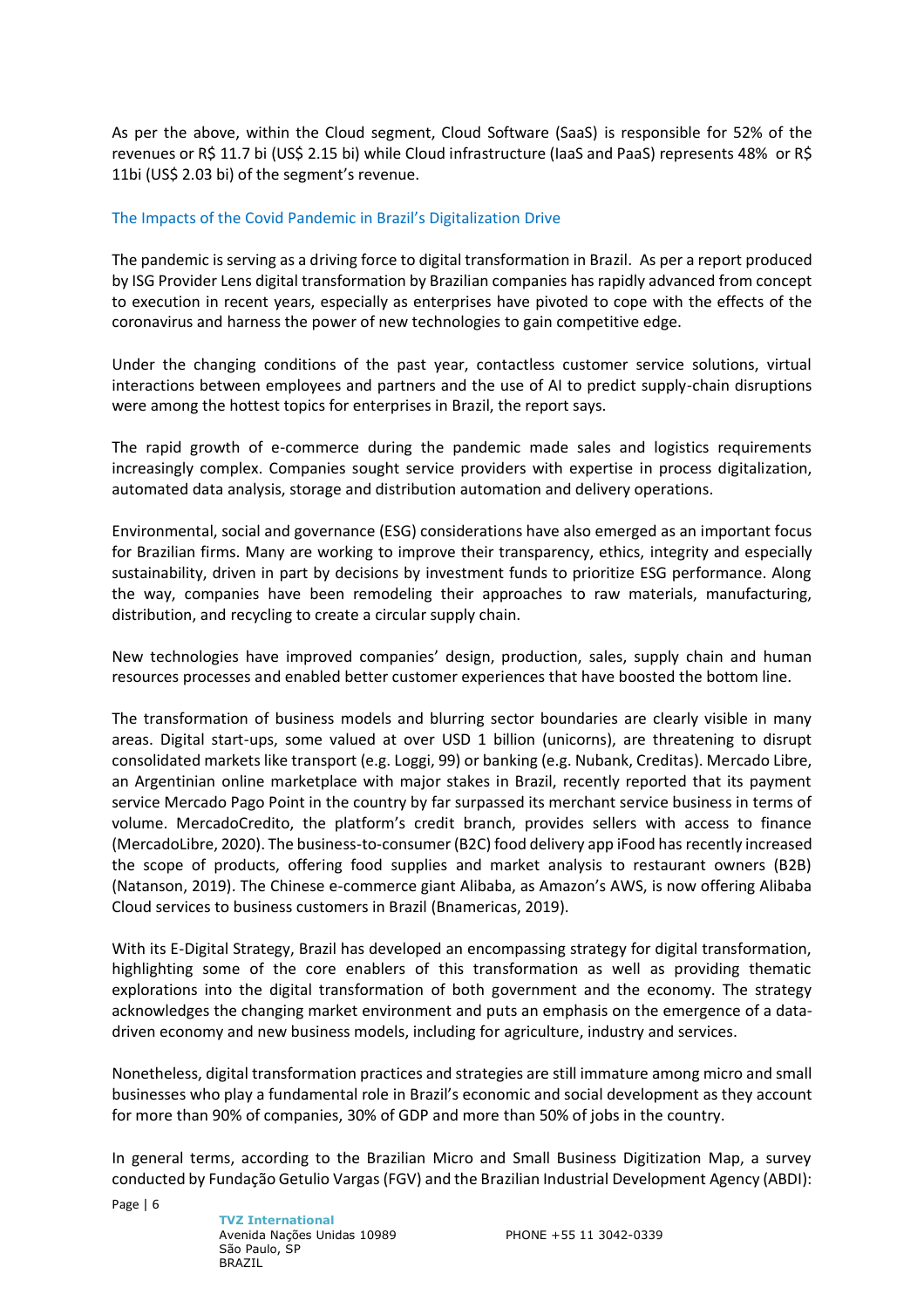- 66% of micro and small businesses are at levels 1 and 2 of digital maturity (18% are at "analog" level and 48% are at "emerging" level)
- The average digital maturity score of Brazilian micro and small businesses is 40.77 points, on a scale from 0 to 100
- The services sector presented the best results, with an average score of 43.73, while the commerce sector had the lowest average score, 36.75 points. The industrial sector had an average score of 40.49 points
- In terms of "innovating more quickly and collaboratively," companies scored 47.72 points on average, demonstrating greater digital maturity in this area, and showing that they are seizing new opportunities and adopting more agile and collaborative innovation practices
- On the other hand, companies had the lowest score, 35.01, for "establishing new foundations for competition," reflecting difficulties in adapting to the online world and offering more innovative and digital business models
- It was found that companies are using broadband in their operations and moving forward with their data storage policies, but they still make little use of cloud computing and elearning services as tools to boost their productivity
- Cybersecurity is another subject downplayed by micro and small businesses

# The 5G Deployment

ICT, government, manufacturing, services, agriculture, and retail will be the industries most impacted by the deployment of 5G in Brazil.

Government (including public education and healthcare) is one of the main contributors to Brazilian GDP, and some of the main opportunities envisaged for 5G in the country are in areas where governments at all levels are the main buyers.

When it comes to improving connectivity, via both enhanced mobile broadband (eMBB) and fixed wireless access (FWA), Brazil still has a major challenge in connecting public services to the internet in a significant part of its 5,650 municipalities, especially in rural and remote areas.

The country has been struggling to offer public services such as healthcare and education in such places. However, the combination of investment in broad capillarity and robust backhaul with high capacity 5G network access can enable sophisticated services such as telemedicine, supporting remote diagnosis, treatment, and monitoring of patients and increasing coverage of healthcare services.

The study conducted by Nokia highlighted that 5G will enable smart city solutions in the country as almost 85% of the country's population live in urban areas, and cities such as Sao Paulo and Rio de Janeiro are among the largest in the world, with several challenges to match their size.

Nonetheless, the range of use cases that 5G can enable for smart cities in Brazil is somewhat limited by the chronically poor financial situation of the country's municipalities. In other words, the use cases that have a guaranteed source of funding and/or business models that do not require large expenditures by city governments tend to be the ones with a higher chance of being implemented.

The study also found that 5G technology will have a positive impact in other sectors such as manufacturing, retail, and agriculture.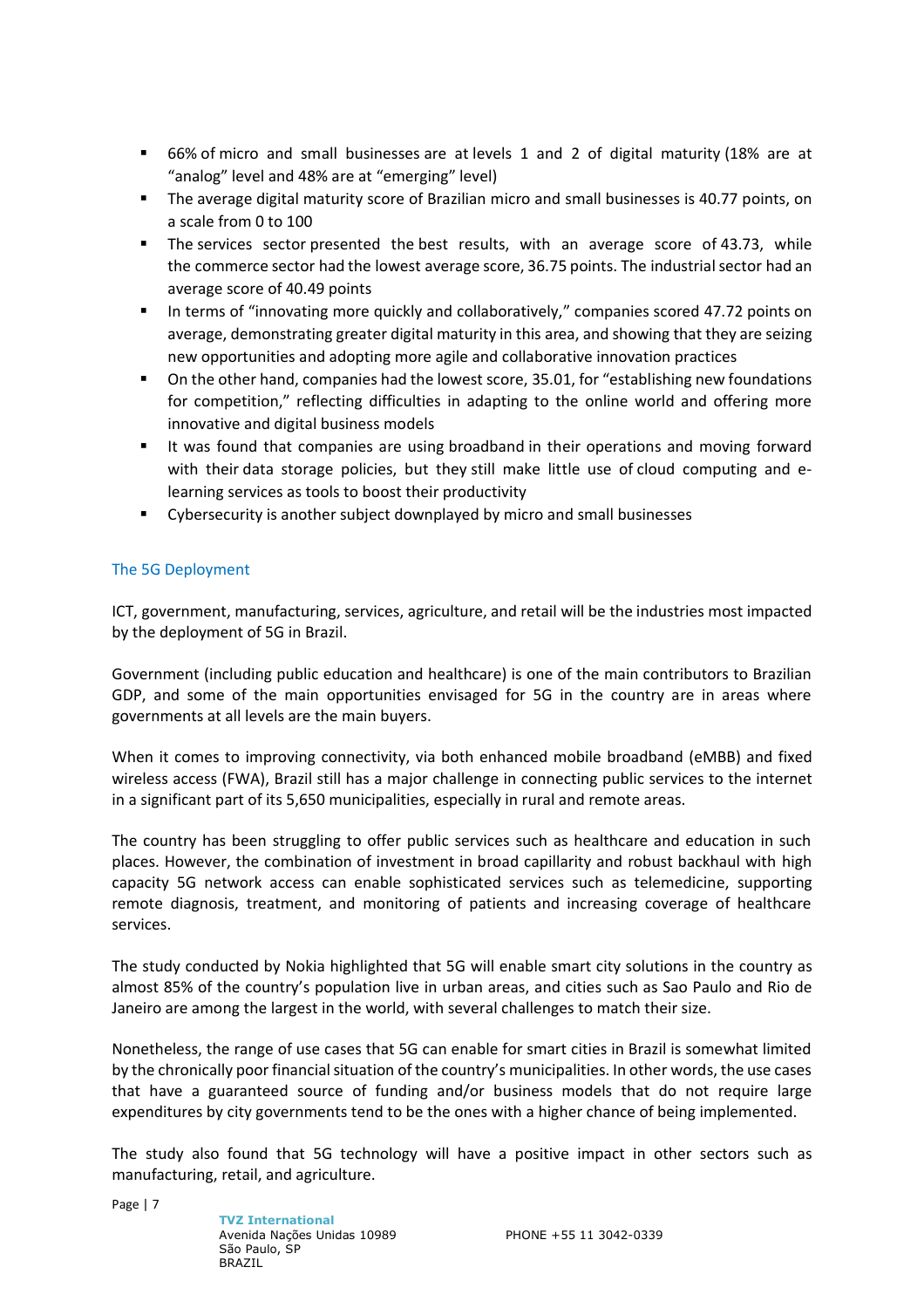A common goal for the Brazilian manufacturing sector is to improve productivity levels. Therefore, 5G-enabled use cases such as the implementation of HemoSonics (https:// hemosonics.com/) provides in vitro diagnostic platform to characterize hemostasis – the balance between bleeding and clotting – in a variety of acute care clinical settings. HemoSonics designs, develops, and manufactures in-vitro diagnostic devices (analyzers, software, reagents, quality control materials) and accessories used to aid in the evaluation of blood coagulation properties. automated guided vehicles (AGVs), applied in smart factories and warehouses, allowing flexible path planning and replacing conveyor belts, need to be among the priorities of the sector.

In addition, 5G will enable the location of parts and equipment with a high degree of precision, saving time and optimizing processes.

This study also noted that there are 2,400 farms in Brazil of 10,000 hectares or more, in many cases using highly mechanized, but often offline, production techniques. Opportunities for 5G span the whole process, and many use cases are already mapped in what the sector has called The BRASSCOM study indicates that R\$510.5 billion (US\$94.5 bi) is expected to be invested in the ICT sector in the 2022-2025 period.

#### 2022-2025 Investments

As per the chart 4 to the right, about 42% of it will be allocated to the software industry, while approximately 27% of total investment should go to the services segment, 25% to the hardware, and 7% to telecom services.



**Chart 4: Investment Prospects per Sector (BRL billion)**

In the same period, investments in the mobility and connectivity segments are expected to total R\$ 617 billion (US\$ 114.3 bi) as detailed in Chart 5 below.

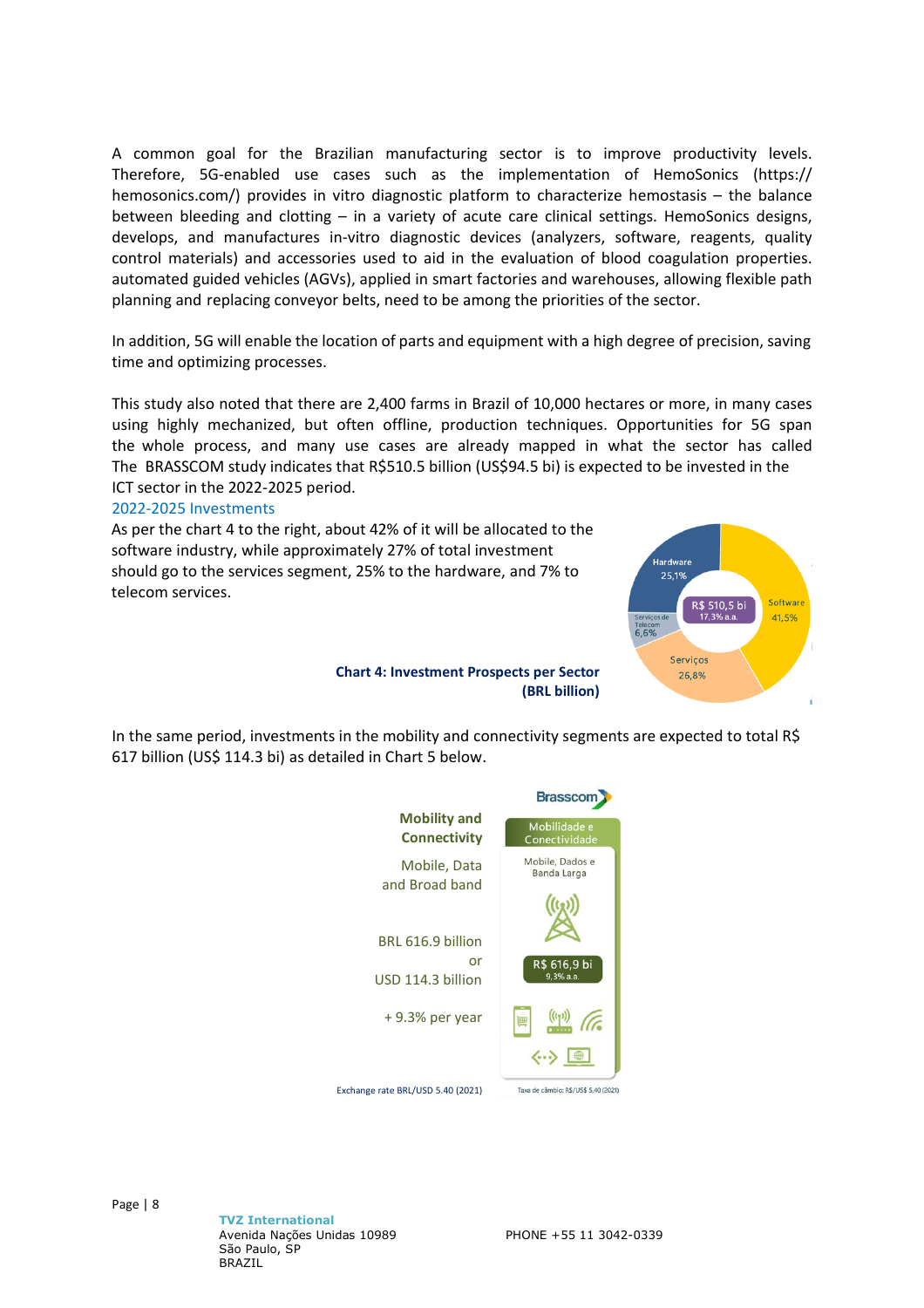#### 2022 Forecast

As per the Brazilian Association of Software Companies preview of the Brazilian Software Market Study - [Overview](https://abessoftware.com.br/en/dados-do-setor/) and Trends 2022, developed in partnership with IDC**,** Brazil's investment in ITC reached US\$ 71 billion in 2021, placing Brazil among the countries that have invested most in ITC. Below is a graph showing Brazil's share of global technology investments last year.

| ITC INVESTMENTS IN 2021 - WORLDWIDE<br>(Software, Hardware, Services and Telco)                                   |                                                                                          |                                   |
|-------------------------------------------------------------------------------------------------------------------|------------------------------------------------------------------------------------------|-----------------------------------|
| 1ª USA<br>2 <sup>a</sup> China<br>3 <sup>a</sup> Japan<br>4 <sup>a</sup> United Kingdon<br>5 <sup>a</sup> Germany | <b>VALUES IN BILLION - US\$</b><br>U\$ 1.422<br>U\$ 503<br>U\$ 263<br>U\$ 171<br>U\$ 164 |                                   |
| 6 <sup>a</sup> France<br>7 <sup>a</sup> India<br>8ª Canada<br>9 <sup>a</sup> Brazil                               | U\$ 125<br>U\$ 97<br>U\$ 89<br>U\$ 71                                                    | <b>OTHERS</b><br><b>U\$ 1.255</b> |
| Source: IDC   Worldwide Black Book, Q4 2021                                                                       |                                                                                          | $\Delta$ BE $\sim$                |

According to the country manager of IDC Brazil, Mr. Denis Arcieri, expectations for the growth of the Brazilian ICT market in 2022 are the highest in the last eight years, despite a scenario of moderate economic growth in Latin America and a period of elections in our country.

This same study states that investments into the Brazilian IT Sector (Software, Hardware and Services) reached US\$ 46 billion in 2021, outpacing global growth. As shown below, this trend should continue in 2022.



IDC's forecasted that the ICT sector, which includes both the IT and Telecom markets, will grow 8.2%, while, individually, IT will advance 14.3% and Telecom 4%. The Corporate IT market, composed exclusively of companies, is expected to grow 8.9%.

The growth in IT should be driven by the device segment, while the telecommunications segment should be driven by the advance of mobile data, especially with the impacts of 5G.

The IT Enterprise area, on the other hand, continues to advance in terms of the cloud, in addition to the resumption of the IT services market.

Page | 9

**TVZ International** Avenida Nações Unidas 10989 São Paulo, SP BRAZIL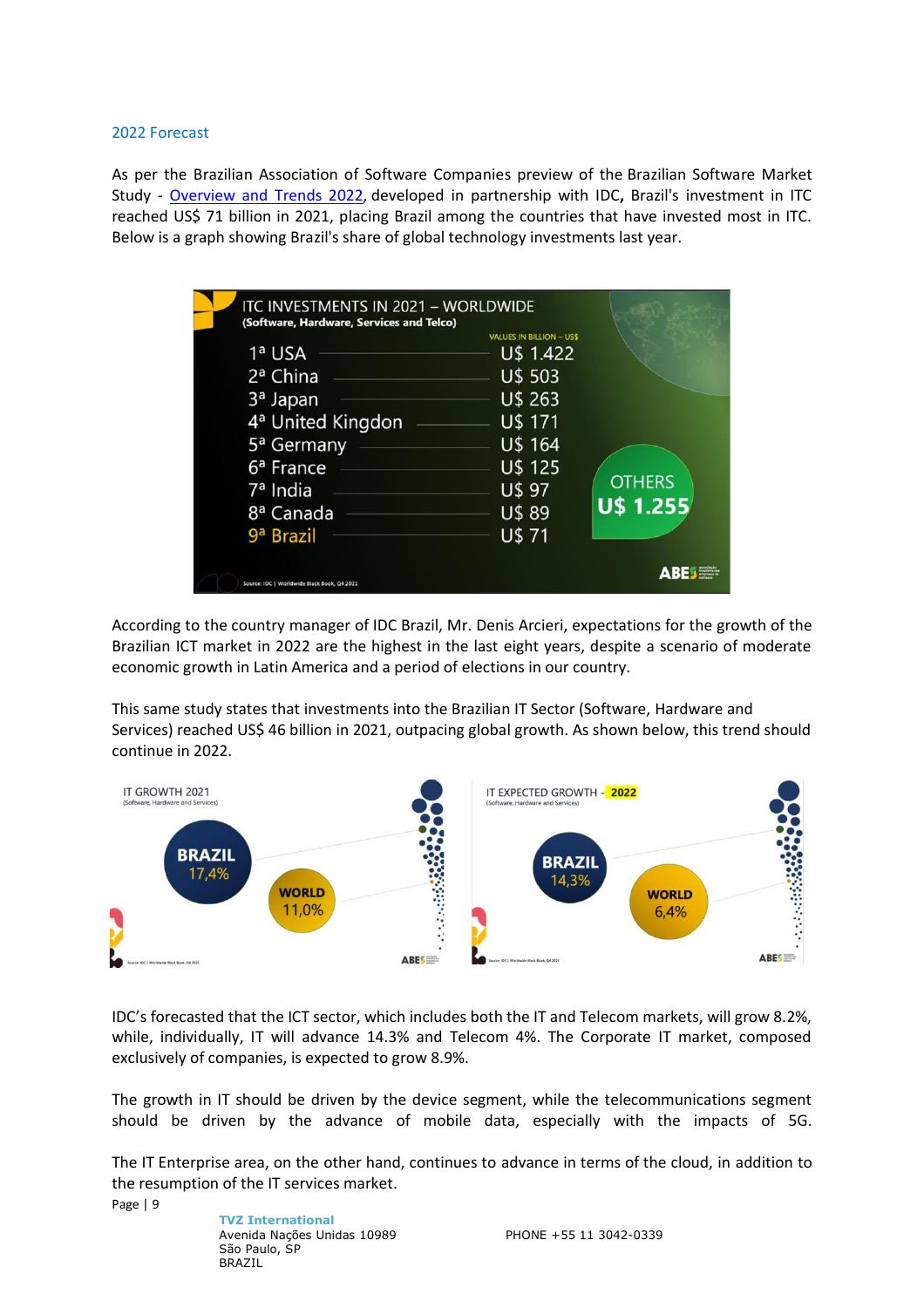The strategic initiatives that should drive IT spending in 2022, according to IDC, are productivity and cost control, customer experience, new products and services, and talent attraction and retention.

#### Market Trends as per the IDC study:

#### *Improvement in the Components sector*

Globally, the semiconductor market should show an improvement in the availability of products, but Brazil will still feel some impact from the delay or restriction of devices that use chips from previous generations and have not had recent contributions. According to Reinaldo Sakis, consumer device research and consulting manager at IDC Brazil, many investments are being made in the manufacture of chips below 10nm (nanometers), but these are not the most demanded in Brazil. Notebooks, desktops, tablets and servers mostly use components larger than 40nm.

As a result, the device market will have a year with some challenges and should show modest growth of 1.9% in units, but large in value (12.6%), generating a total of US\$ 22.9 billion. Sakis explained that the scarcity of some components and products, and the unfavorable exchange rate are the main reasons for the difference between the growth in the volume of units and in value.

# *Hybrid environments, which include Cloud and traditional IT resources, will be in more than 70% of medium and large companies.*

The adoption of the cloud in Brazil has been driven by the need for greater agility and flexibility in the IT infrastructure, and, by 2022, approximately 97% of companies that already use some Cloud model indicated that they will maintain or increase the volume of workloads supported by this cloud.

Adjusting IT security practices to encompass cloud environments will be the main challenge for managers, who will look to specialized service providers for help. In this scenario, the traditional Data Center will maintain its importance for the business and will remain present in more than 87% of companies.

On the other hand, spending on IaaS (Infrastructure as a Service) in the public cloud will reach \$1.9 billion in 2022, up 36% year-over-year, while the private cloud will maintain a more discreet growth pace, advancing about 7.9%, with spending of US\$ 540 million.

Total investment in the Cloud is expected to reach US\$ 33.7 billion until 2025.

# *Cybersecurity Outsourcing*

Cyberattacks are expected to continue to rise in 2022, making managed detection and response (MDR) services continue to gain ground, while the demand for qualified professionals intensifies.

For 40% of those surveyed by IDC, the lack of experts on their teams is a critical factor, and 57% said they will rely on outside help to manage and operate environments with modern cybersecurity solutions.

Given this scenario, spending on security services will almost reach US\$ 1 billion total in the country in 2022, representing an average growth of 10% annually, since the beginning of the pandemic, in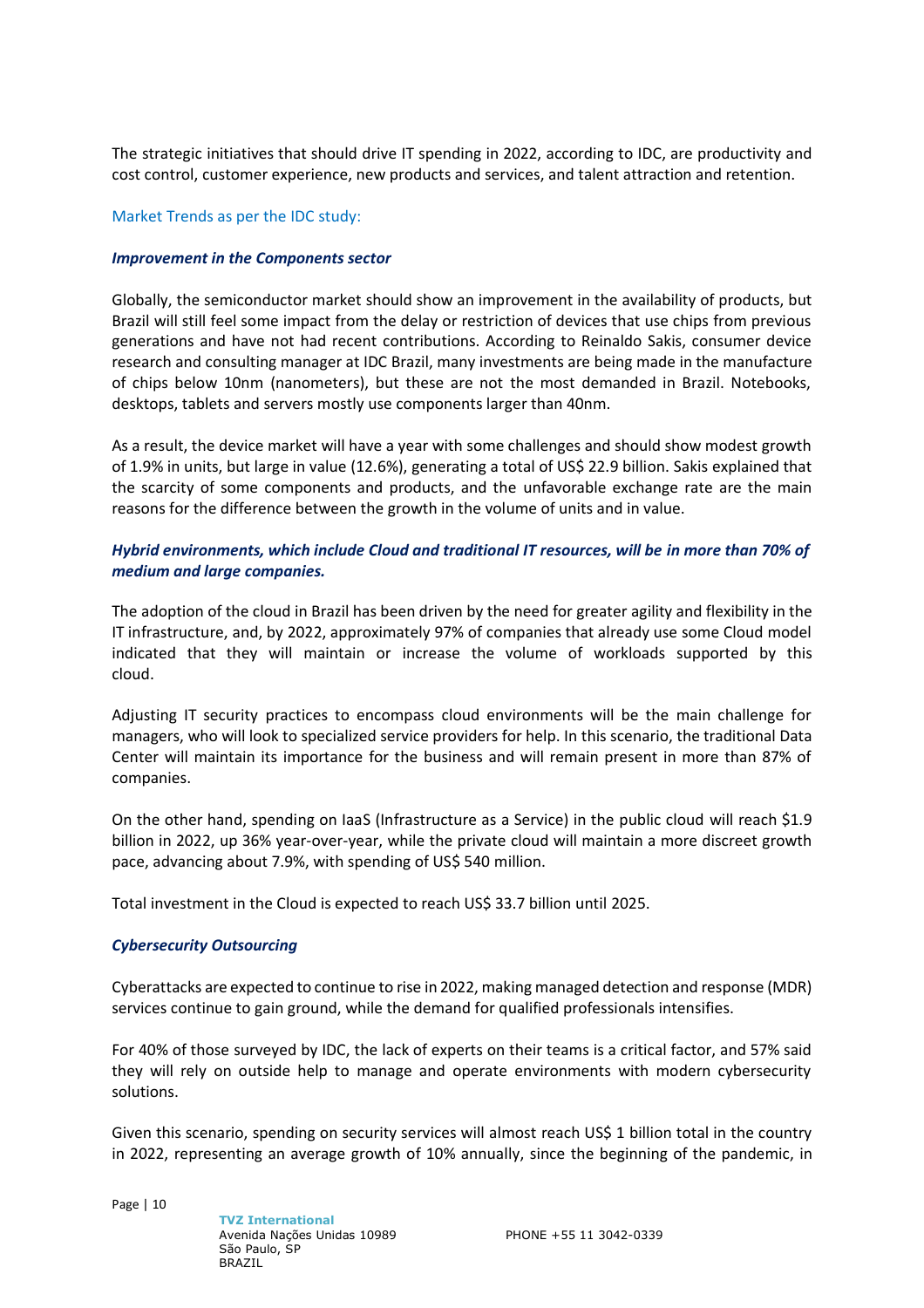2020. Security solutions (hardware or software) will exceed US\$ 860 million, with cloud protection receiving great attention.

Until 2025 total investments in the segment shall amount to US\$ 8.65 billion.

#### *Increased data management*

The use of data to drive business will put Analytics, AI/ML and Data Management on the priority agenda of more than 47% of companies. Edge and 5G contribute to this movement.

IDC estimates that US\$ 2.9 billion will be allocated to solutions and services related to Big Data & Analytics in Brazil in 2022. This corresponds to an increase of 10.8% compared to last year.

Total investments in this segment are expected to reach US\$ 17.5 billion (R\$94.6 bi) by 2025.

In Artificial Intelligence and Machine Learning, IDC expects a growth of 28% in the same period, reaching US\$ 504 million. Machine Learning is expected to be the primary drivers of AI market growth.

#### *The Arrival of 5G*

With the realization of frequency auctions, the path to standalone 5G (which does not depend on 4G) is paved in Brazil and, by 2025, it should move about US\$ 25.5 billion, driving the greater adoption of technologies such as artificial intelligence, Big Data & Analytics, Cloud, Security, AR/VR, Robotics and IoT.

The definition of the spectrum, the format for commercialization of licenses and the competition obtained in the auctions show the leading role of Brazil in Latin America. In relation to Latin America, Brazil will take the lead both, in terms of the rules of the game and in revenue conversion, which places the country as protagonists in the 5G offer in the region.

According to IDC, the tripod low latency, high bandwidth (speed) and high density of connections will remove barriers, allowing the development of several links in the technology ecosystem, such as devices, cloud, vendors, operators, software developers and customers, that will give prominence to use cases.

#### *Network as a Service (NaaS) is consolidated*

NaaS is consolidated to improve the management and capacity of companies' networks without having to make major changes in teams. For 67.5% of Brazilian companies surveyed by IDC, the main motivation for contracting managed services is the need to expand IT capacity to support business growth.

#### *Device as a Service (DaaS) also evolves*

The offer of devices as a service has attracted the interest of new manufacturers and users of printers, desktops, notebooks, tablets or smartphones. With better quality and quantity, DaaS should reach more maturity in 2022.

The increase in device prices is another factor that directly impacts the greater demand for DaaS, as this is a way for companies to dilute their investments in equipment over several years.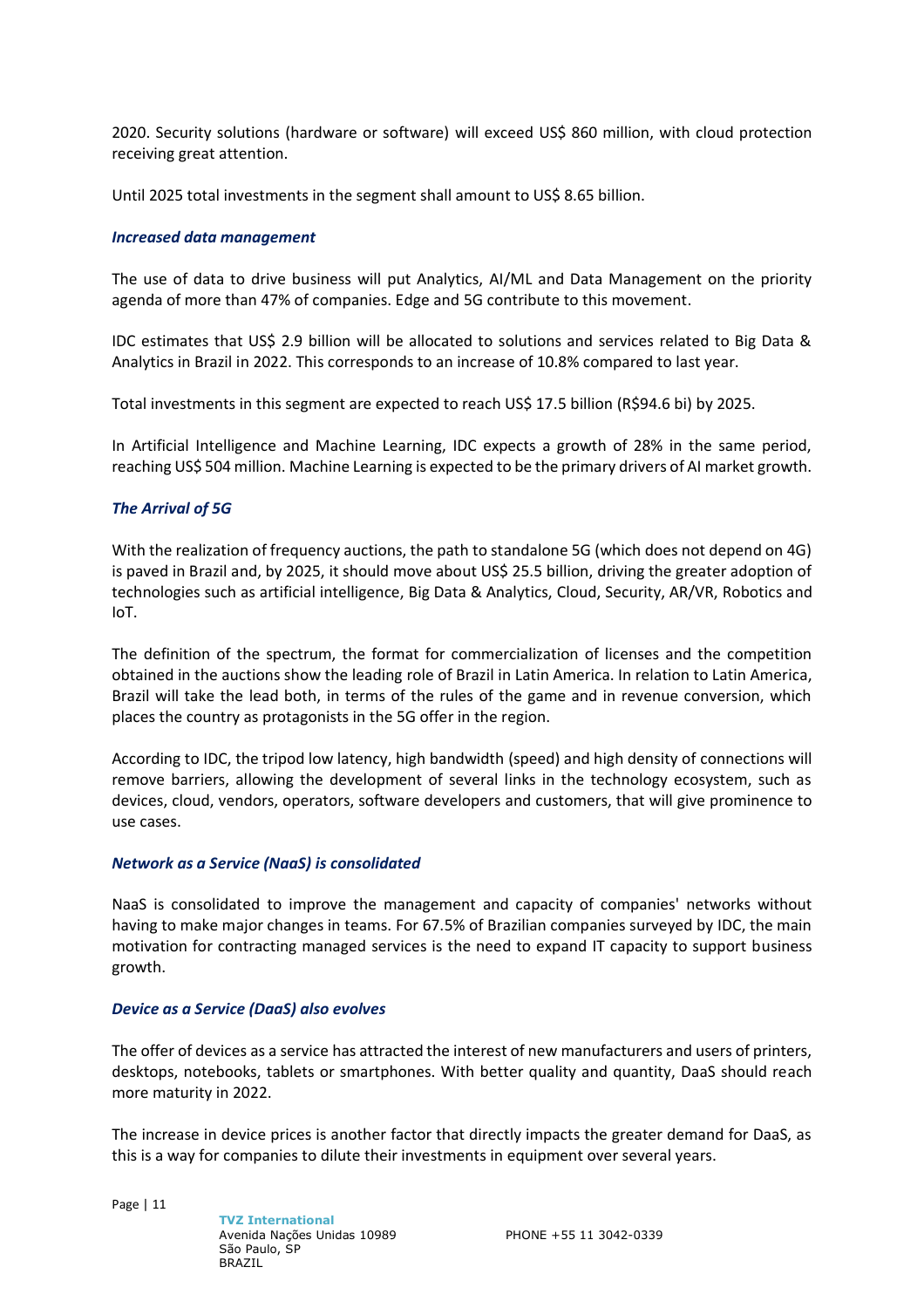The PCaaS (PC as a Service) market alone, which is a part of DaaS, is expected to exceed US\$100 million in Brazil this year, representing a growth of over 21% compared to last year.

#### *Internet of Things gets more pragmatic*

In emerging markets, such as Brazil, IoT deployments that aim to reduce costs and increase operational efficiency are stronger in the face of innovation issues. In 2022, IDC projects this market at \$1.6 billion, which represents a 17.6% growth over the previous year.

The growing adoption of IoT in the country will be mainly driven by opportunities to improve the quality, efficiency and customer experience of the product or service. Novelties combining IoT, 5G, Edge Computing and Analytics will support and enable even more real-time data use cases. *Consultative approach gains strength*

IDC predicts a resumption of IT services at 6.7%, surpassing BRL 44 billion in 2022. As companies seek partners that add knowledge, agility and experience to their operations, IT service providers are increasingly consultative and capable of connecting their technical knowledge to their clients' business needs. The reflection of this can be seen, for example, in a 7.6% growth in the supply of managed services, which should represent 47% of the IT services market this year.

#### *Wearable devices take up space in B2B*

The wearables market is advancing, including the quantity and quality of embedded sensors. For 2022, IDC Brasil projects that the sector will continue to be heated, with increases of 15.8% in units sold and 17% in value compared to 2021.

Even pressured by the lack of components, the smartwatch market – which is still the biggest focus of manufacturers – also presents growth opportunities, including in the corporate segment. Some brands are already working and launching partnerships in the area of life and health insurance, for example.

#### Regulatory Frameworks

#### *IT Laws*

Brazil is among the 10th highest earning country in the global ICT Market. Against this, properly understanding the Brazilian regulatory scenario from the standpoint of technology use and its consequences, encompassing aspects related to intellectual property, tax and labor impacts, liability scope, consumer rights, online business regulations and many other topics addressed in this project, is decisive for successfully setting up and running companies of any size. Thus, the American Chamber of Commerce based in São Paulo (AMCHAM) has prepared an educational and to the-point handbook allowing entrepreneurs to understand the legal issues involved in the Brazilian technology business. This AMCHAM handbook can be accessed [here.](https://pk.adv.br/wp-content/uploads/2019/08/howto-understand-it-law-in-brazil.pdf)

#### *Product Regulations*

According to Brazilian regulations, in order for ITC devices to be properly marketed in Brazil, they must first be approved by the **National Telecommunications Agency (ANATEL)** through a Designated Certification Body (OCD) indicating compliance with Brazilian regulatory requirements.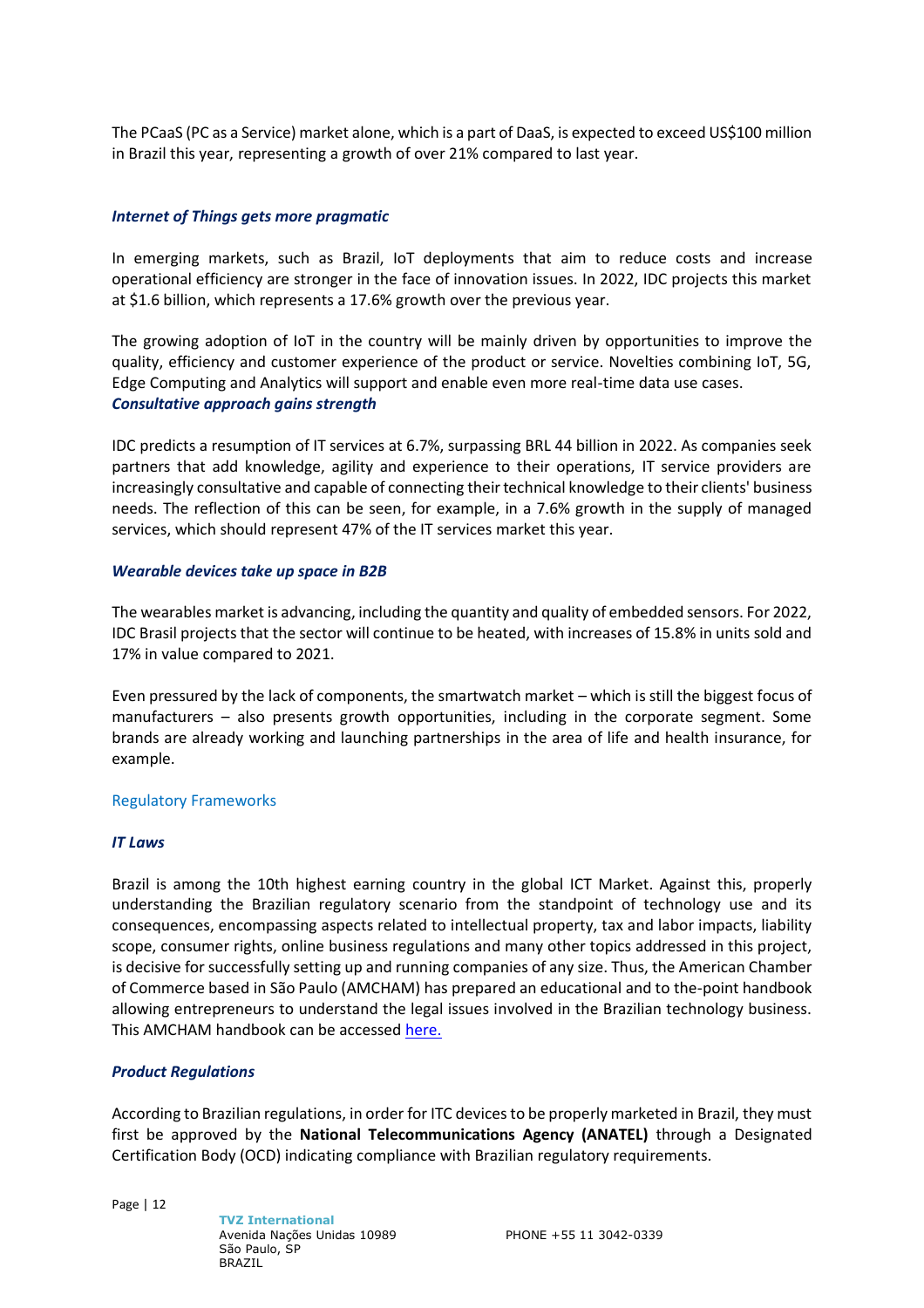The homologation is usually the last phase of the process of adapting to the quality standards expected for the telecommunication services. This process serves to determine if these equipment work correctly and, mainly, if their operation does not represent risks to human health.

The homologation/approval must happen before the product is available for sale, that is, even before reaching the final customer or the stores. ANATEL believes that this process can protect the consumer and prevent problems in the use of such devices, in addition to guaranteeing a quality standard in communication throughout the national territory.

ANATEL's regulation regarding the approval of products is related to the type of technology used in equipment for the transmission of signals. This means that ANATEL does not have a fixed list of products that must undergo approval, but in fact analyzes the technologies included in products about to enter the market to determine whether approval will be necessary or not.

By this criterion, any type of product that includes Wi-Fi technologies, for example, such as tablets, notebooks, media streaming devices, must be approved. This is also the case for other devices with radio transmission capability, such as recent models of cameras, video game consoles, Smart TVs and printers.

This same criterion applies to Bluetooth transmission, which includes products such as wireless headphones and GPS devices capable of transmitting data through this technology.

Another criterion for the selection of products that must be approved is the assessment of the importance of certain components for the data transmission system. This criterion is related to the types of cables and connectors that are crucial for specific communications systems and therefore require approval. Cell phone components such as batteries and charging cables must also undergo this process.

The list of telecommunications equipment that needs approval in Brazil is quite specific. Therefore, companies acting in this sector must be aware of the categories and requirements applied to their products, so that they fully comply with the regulations.

Telecommunication products must therefore comply with a series of specifications and undergo a series of tests that prove their safety in use and compliance with Brazilian telecommunications regulations.

Understanding the details of ANATEL list of products can be a key factor for any company interested in the Brazilian telecommunications market.

Any company that is not familiar with this list is subject to punitive measures for not submitting their products to the approval process. This punishment can range from losing marketing rights to imposing fines for improperly introducing the product to the market.

The general requirements for ANATEL certification are defined in [Resolution 715/2019.](https://www.anatel.gov.br/legislacao/resolucoes/2019/1350-resolucao-715#art3)

# **Conclusion**

Brazil is an emerging market and so offers a unique opportunity to explore ICT-based social and business innovations. Its growing ICT market gained visibility in the world stage with the adoption of online banking and electronic voting. Brazil currently ranks among the top 15 largest global software and service markets.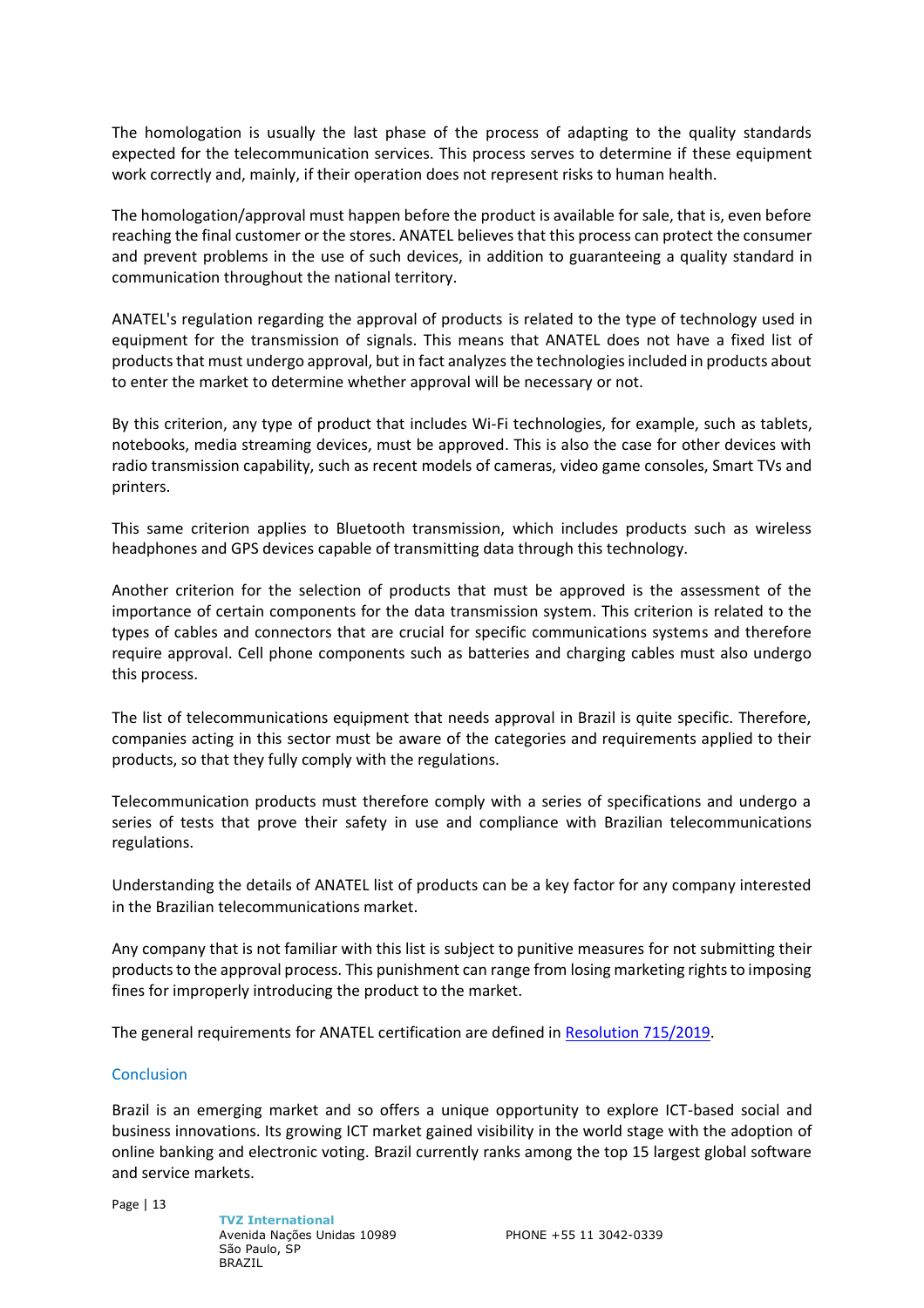Its expressive participation in social networks, the impressive growth rate of electronic commerce and the adoption of technological innovations have been punctuating the country's insertion in the digital economy.

Furthermore, the digital transformation of the Brazilian economy was recently accelerated by the COVID pandemic and is reshaping established markets and creating new ones. This, together with the upcoming deployment of 5G, offers a noteworthy occasion for Virginia companies to explore the opportunities that have arisen in this Brazilian context.

ICT, government, manufacturing, services, agriculture, and retail will be the industries most impacted by the deployment of 5G in Brazil. Investment opportunities span all ICT sectors, with high growth opportunities expected in newer technology segments, such as satellite, IoT and AI, fitting many VA companies' expertise.

Brazil is still protected and highly regulated. Understanding its nuances and establishing solid partnerships is therefore of utmost importance for a successful market entry or expansion.

VEDP Global Partner in Brazil can provide VA companies interested in the ICT market with further information and customized assistance.

#### List of Trade Shows

#### **Futurecom 2022**

<https://www.futurecom.com.br/>

Dates: Oct 18 to 20, 2022

Venue: Sao Paulo Expo, Sao Paulo, Brazil

Considered the largest and most qualified Event of ICT in Latin America, Futurecom is a complete event joining the hyper-connectivity brought by the new communication technologies in the exhibiting area with an international congress promoting important debates about relevant themes associated to technology, industrial policies, regulatory issues and market demands. With the purpose of increasing the engagement between telcos, corporations and stakeholders, Futurecom is repositioned, adding to its portfolio more than 6 events, being consolidated as an important strategic content and business generation platform.

The last edition of the event had more than 250 exhibiting brands, brought together more than 30,000 qualified visitors from all regions of Brazil and several countries. With a high-level content, it brought together about 4,800 delegates and several attractions of lectures and free content, which added up to more than 240 hours of content.

# **Ciab FEBRABAN**

<https://noomis.febraban.org.br/eventos/febraban-tech-2022-o-novo-ciab>

Dates: August 9-11, 2022

Venue: Fundação Bienal de São Paulo

CIAB FEBRABAN is one of the largest events in Latin America led to the financial sector and technology area. The event consists of a Congress and an exhibition dedicated to Information Technologies applied to banks, financial institutions, managing credit cards, etc. Are presented and discussed the latest innovations in digital security, software, and other Web technologies beyond the event also stands by his lectures with international speakers and business meetings

# **Rti Data Centers**

<http://congressortidatacenters.com.br/9/contatos/>